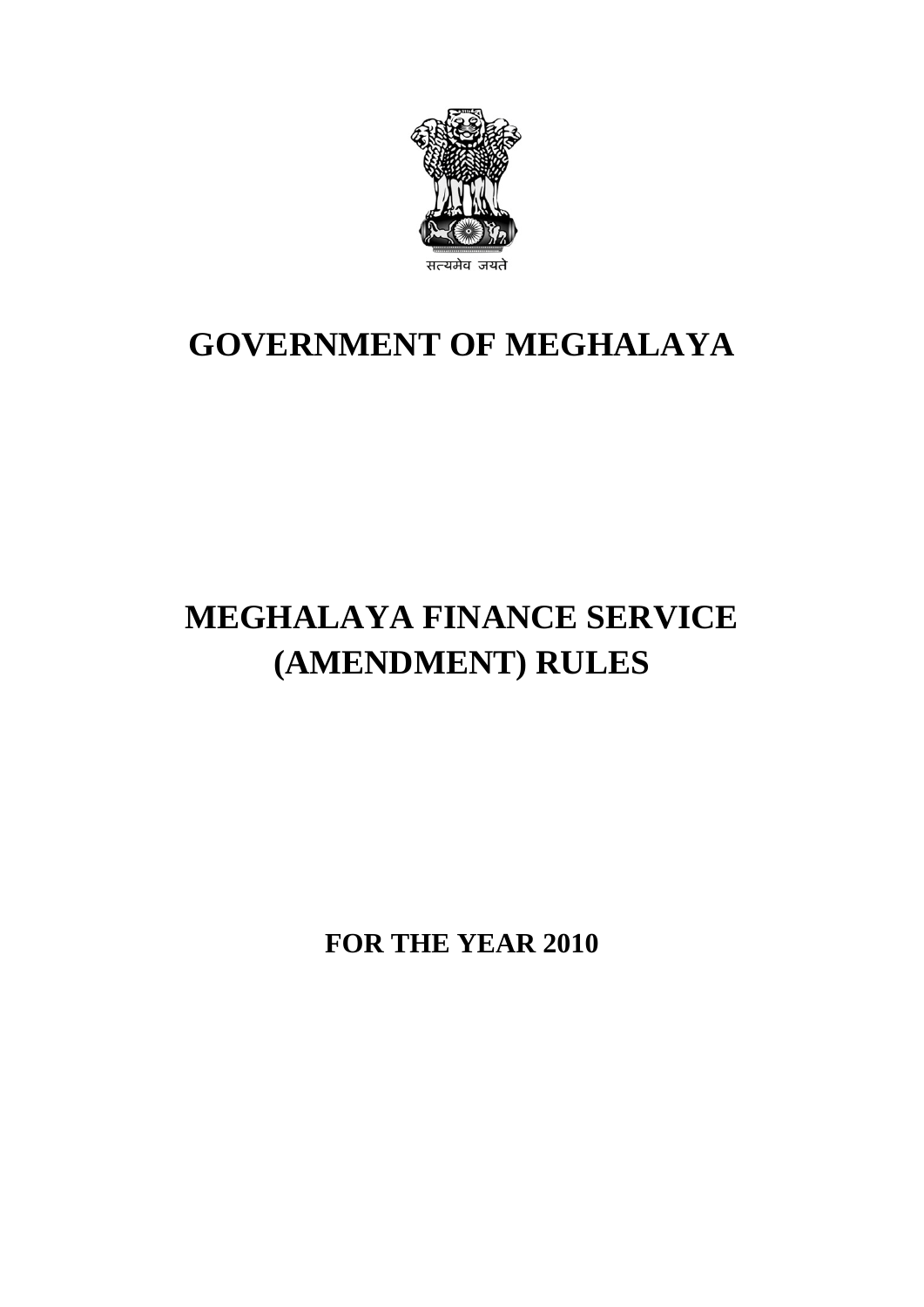# **PART – IIA GOVERNMENT OF MEGHALAYA ORDERS BY THE GOVERNOR**

### **NOTIFICATIONS**

**\_\_\_\_\_\_\_\_\_\_**

## The  $6^{th}$  March, 2010

**No.EDN.295/2000/360**.—The Governor of Meghalaya is pleased to enhance the salary of Assistant Teachers and Headmasters of Adhoc & Improved System of Upper Primary Schools in the following categories:-

- 1. For 384 Improved System Upper Primary Schools, the salary of Assistant Teachers and Head Masters is enhanced from Rs. 3000/- p.m. to Rs. 6000/- p.m. and Rs. 4000/- p.m. to Rs. 7000/- respectively.
- 2. Likewise the salary of Assistant Teachers and headmasters of 460 Adhoc Upper Primary Schools is enhanced from Rs. 3000/- to Rs. 6000/- p.m. and from Rs. 3000/- p.m. to Rs. 7000/- p.m. respectively.

In the light of the above enhancements, the two existing categories of Schools have been done away with, so that in the current arrangement, only one category known as Adhoc Upper Primary Schools shall remain consequently, the lump sum grant-in-aid stands enhanced to Rs. 25,000/- p.m. per Schools with effect from  $1<sup>st</sup>$  April, 2010.

#### P. S. THANGKHIEW,

Principal Secretary to the Government of Meghalaya,

#### Education Department.

**No.FEG.54/95/263**.—In exercise of the powers conferred by the provision to Article 309 of the Constitution of India, the Governor of Meghalaya is pleased to amend the Meghalaya Finance Service Rules, 1989 namely:-

1. Short Title and Commencement – (1) These Rules shall be called "The Meghalaya Finance Service (Amendment) Rules, 2010.

(2) They shall come into force from the date of this Notification.

2. In Rule 15 of the Meghalaya Finance Service Rules, 1989 (hereinafter referred to as the principal Rules) :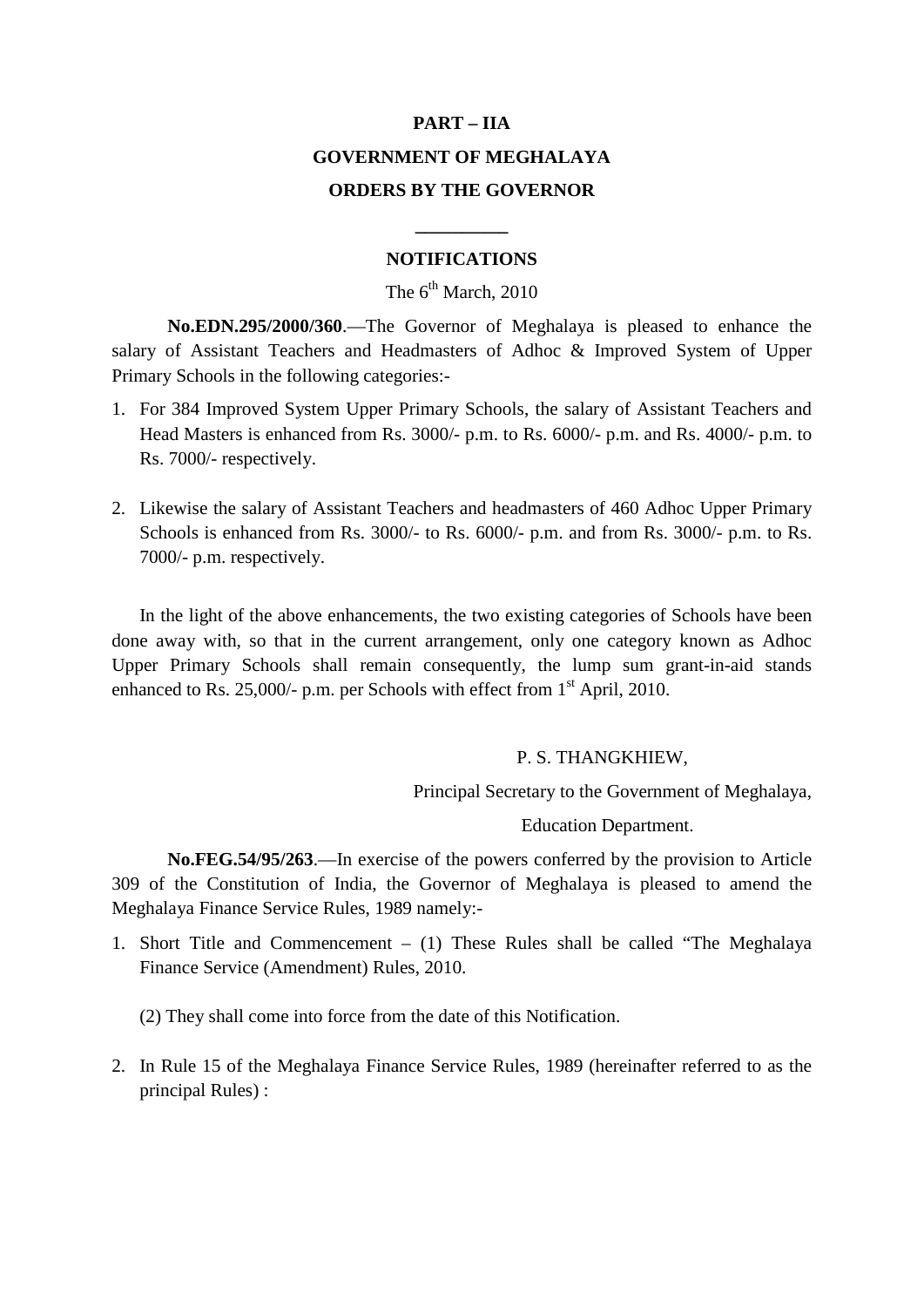(a) For sub-rule (3), the following new sub-rule (3) shall be substituted, namely:-

"(3) Educational qualification – the candidates should at least be a graduate in Commerce, Science or Arts with either Commerce or Economics or Mathematics as one of the subjects in their graduation from any recognised University".

- (b) Sub-rule (4) shall be omitted.
- 3. For Schedule III B of the principal Rules, the following new Schedule III 'B' shall be substituted, namely:-

### **SCHEDULE III 'B'**

[See Rule 13 (2) (b)]

Rules and Syllabus for Competitive Examination for Recruitment to Junior Grade of the Meghalaya Finance Service.

| Subject                                                                            | No. of papers | Time  | Maximum      | Percentage of |
|------------------------------------------------------------------------------------|---------------|-------|--------------|---------------|
|                                                                                    |               |       | <b>Marks</b> | pass marks    |
|                                                                                    |               |       | 4            |               |
| 1. General English                                                                 | One           | 3 hrs | 200          | 40%           |
| 2. General Studies                                                                 | <b>One</b>    | 3 hrs | 200          | 40%           |
| 3. Optional Paper $-$                                                              | Paper I       | 3 hrs | 150          | 40%           |
| [either Commerce,<br><b>Economics</b><br>$\alpha$<br><sub>or</sub><br>Mathematics] | Paper II      | 3 hrs | 150          | 40%           |

1) **WRITTEN EXAMINATION** – shall be on the following subjects :

- 2) **VIVA VOCE** for candidates who qualifies the written examination Emphasis shall be on the aptitude of the candidate with financial matters and his role as a Finance Officer, his personality and general awareness. It shall carry a maximum of 200 marks and the percentage of pass marks is 40%.
- 3) The **STANDARD** of the written examination shall be of Degree Standard and at par with that of the Meghalaya Civil Services and Meghalaya Police Services.
- 4) **SYLLABUS** for the written examination :
	- i. **General English** shall confine to Precis writing, Drafting, Essay on topics of national importance / current events / economy of India & Meghalaya, and grammatical comprehension.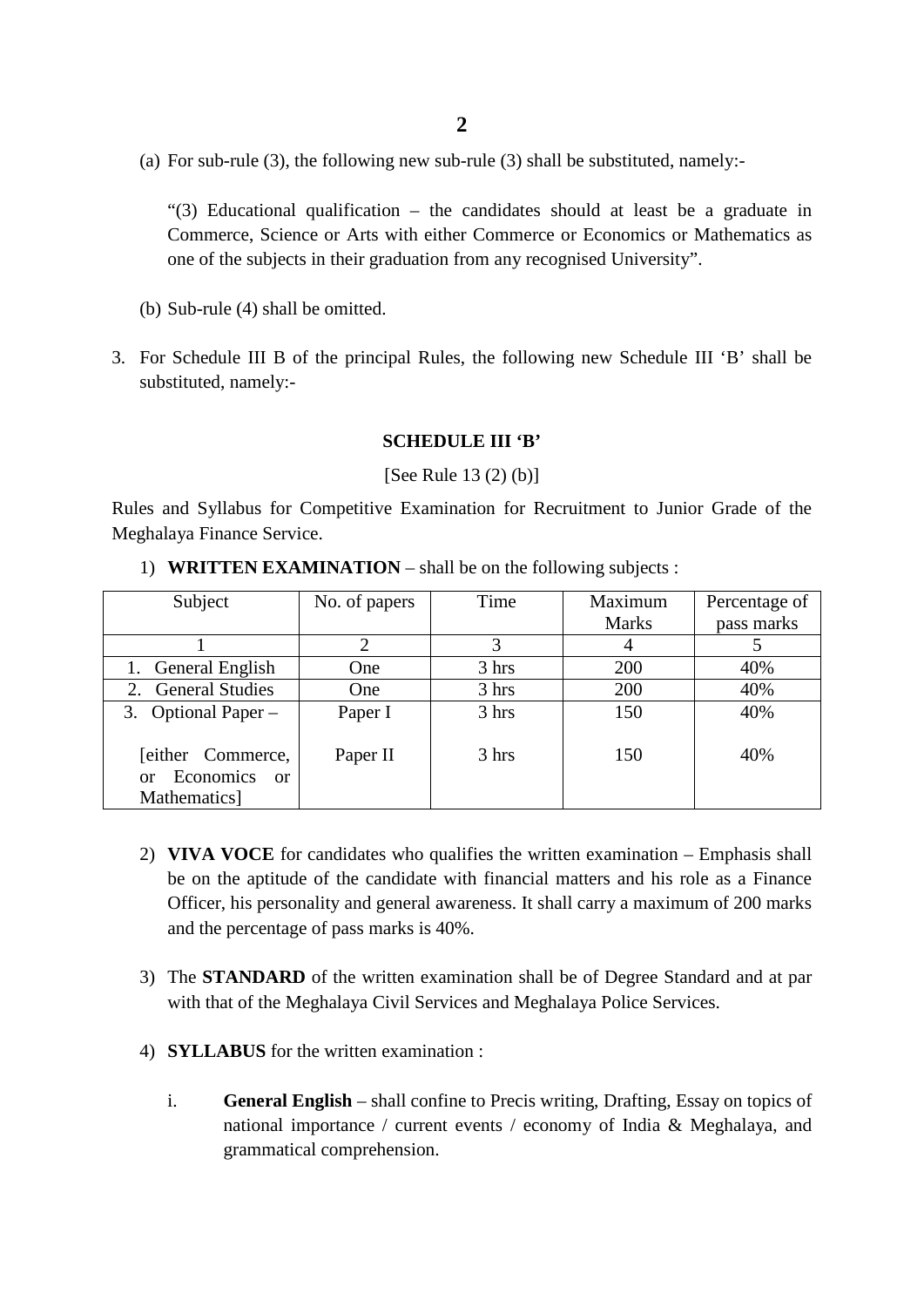- ii. **General Studies** shall comprise of General Science, Current events of national and international importance, History of India and Indian National Movement, Indian and World Geography, Indian Polity and Economy, General Mental Ability.
	- a) On General Science, questions will cover general appreciation and understanding of science including matters of everyday observation and experience as may be expected of an educated person not necessarily one who specialise / study in any scientific discipline.
	- b) On Current events, questions/probe of knowledge on topics of local, national and international importance.
	- c) On History of India, emphasis will be on broad general understanding of the subject in its social, economic and political aspect. And on Indian National Movement, question will relate to nature and character of the  $19<sup>th</sup>$ century resurgence, growth of nationalism and attainment of Independence.
	- d) On Geography, emphasis will be on Indian Geography Questions on Geography of India will relate to physical, social and economic geography of the country, including the man feature of Indian agricultural and natural resources.
	- e) On Indian Polity and Economy, questions will be on knowledge of the country's political system and Constitution of India, Panchayati Raj, Social System and economic developments in India.
	- f) On General Mental Ability, the candidates will be tested on reasoning and analytical abilities.

### iii. **Optional Paper** –

### COMMERCE

PAPER 1- Accountancy (150 marks)

Unit 1: Accounting principles – concepts and conventions, journal, ledger, trial balance, rectification of error, cashbook – (single, double and triple column excluding petty cash book), preparation of bank reconciliation statement.

Accounting Standards (concepts only).

Unit  $2$ . Capital and revenue expenditure, construction of trading, profit and loss account and balance sheet of sole proprietorship concerns with adjustments.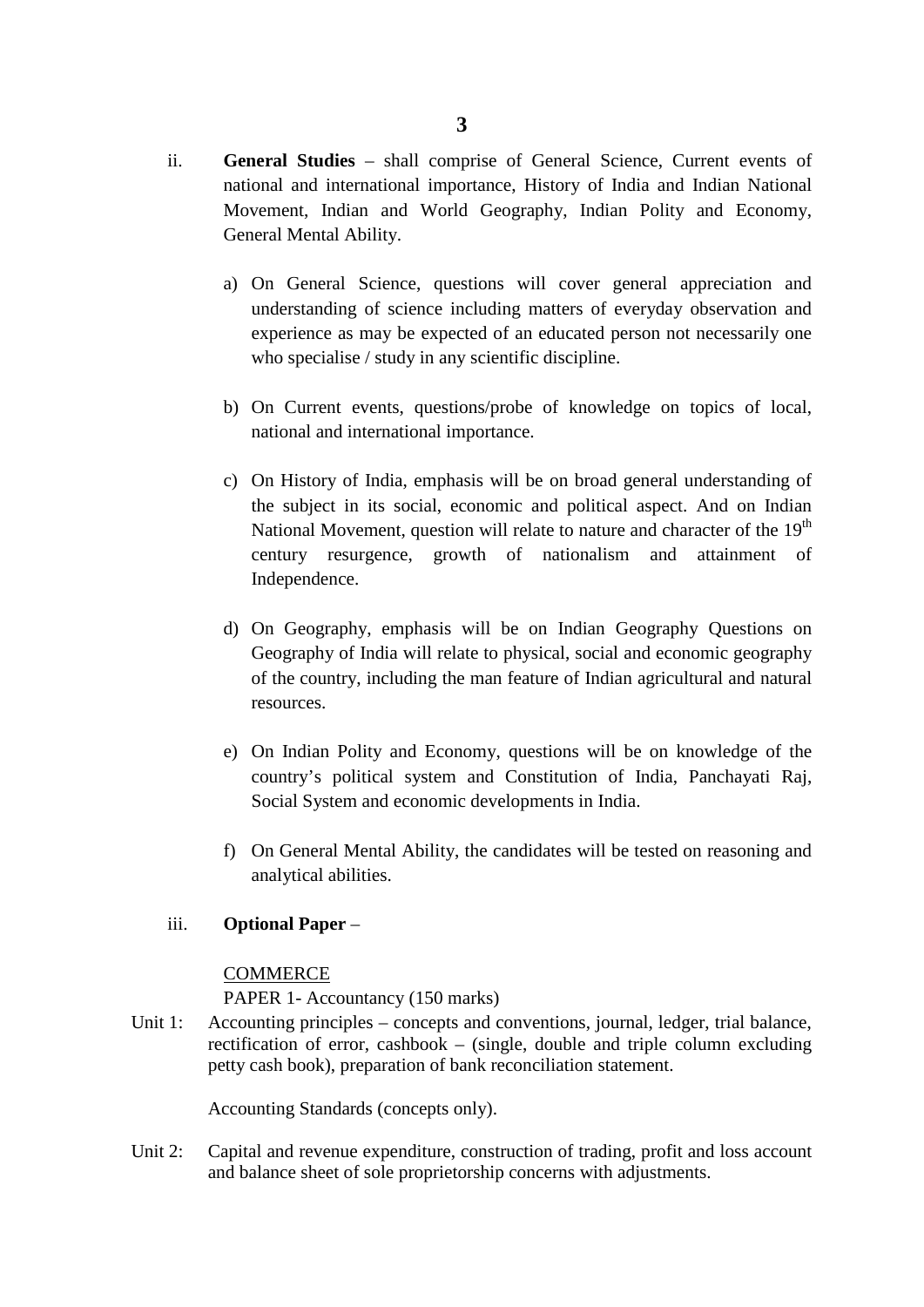Simple problems on final accounts of companies [Horizontal and vertical presentation]

Preparation of income and expenditure account and balance sheet (from receipts and payments Account) with common adjustments for non-trading institutions.

Unit 3: Ratio Analysis – meaning, advantages, limitations, types of ratios and their usefulness, simple problems on ratio analysis.

> Fund Flow Analysis – preparation of statement of changes in working capital, preparation of fund flow statement.

> Cash Flow Analysis – Difference between cash flow statement and fund flow statement, preparation of cash flow statement (Direct/Indirect method)

Unit 4: Budget, Theoretical concept of different types of budget, preparation of flexible budgets and cash budgets.

Concept of Zero Base Budgeting.

Capital budgeting, meaning of, various methods of ranking investment proposals, numerical problems (payback period method, present value method, rate of return method).

Unit 5: Installation of costing system, classification of cost, preparation of cost sheet.

> Marginal costing, Basic concepts of, break-even analysis, construction of breakeven, chart, practical problems of break-even analysis (use of BEP, P/V ratio, contribution, margin of safety, target profit, target sales), application of marginal costing in decision making.

PAPER II – Management and Statistics *Section A : Management (75 marks)*

Unit 1: Planning and Decision making – Types of planning, planning process, rational decision making evaluation of alternatives, Management Information System, major factors determining success of planning, effective implementation.

#### Management by Objectives

Unit 2: Organisation and Communication, Types of organizational structure, centralization, decentralization.

> Communication, process of, formal and informal communication, barriers to communication, flow of communication.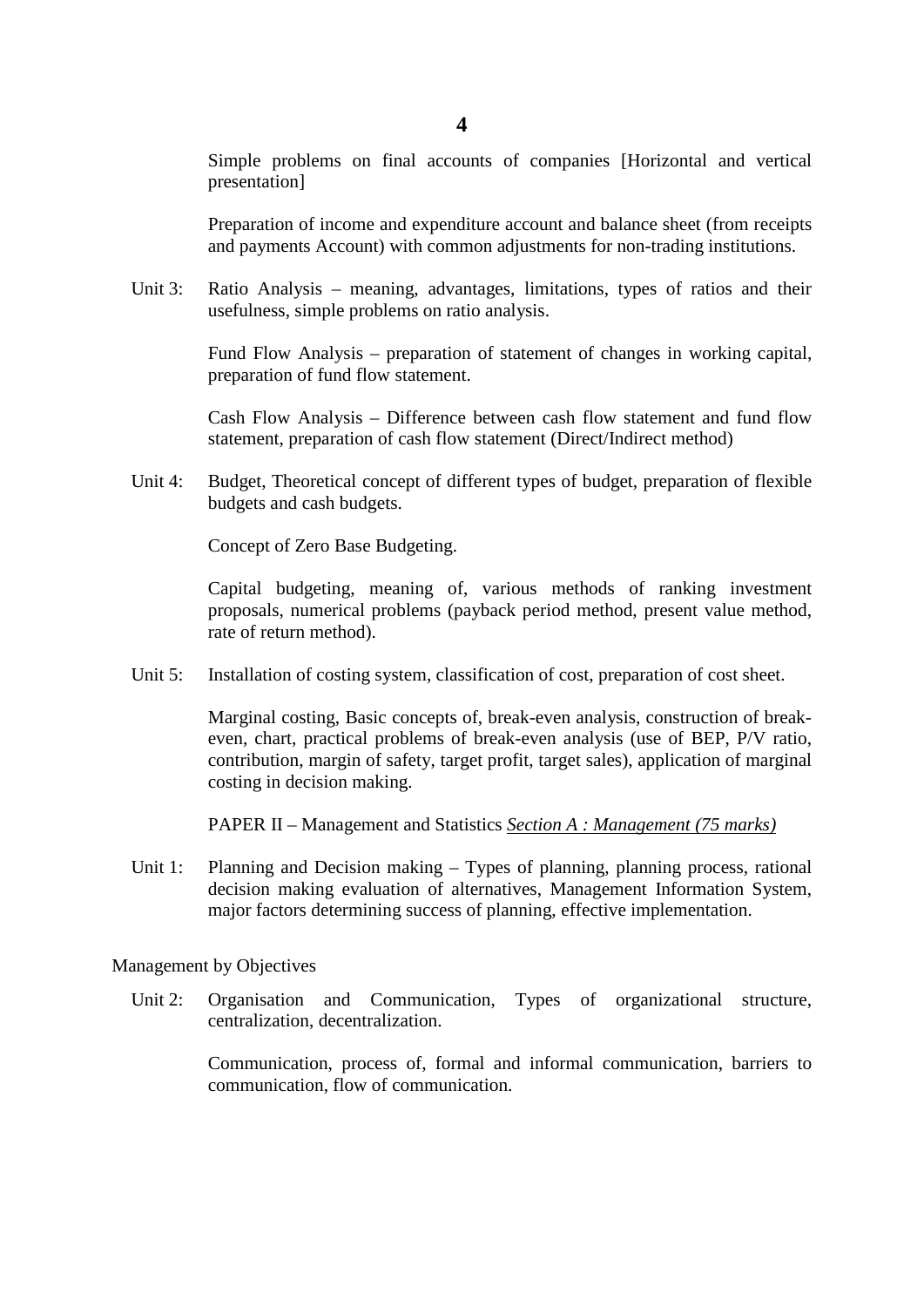Motivation.

Unit 3: Controlling and Management of Change – control process, critical points and standards.

Controlling techniques – budgetary and non-budgetary control, PERT, CPM.

Preventive control – budget summary and reports, profit and loss control, control through return on investment, direct control Vs preventive control.

Management of change.

### *Section B: Statistics (75 marks)*

Unit 1: Meaning, scope and limitations of Statistics, Collections of data – types of data, methods of collection, sources, classification, tabulation, presentation.

Measure of central tendency – mean, median, mode.

Measure of dispersion – range quartile deviation/semi-inter-quartile range, mean deviation and standard deviation (including coefficients).

Unit 2: Index Number – meaning, utility, construction of various types of index number.

> Time series analysis – components (secular trend, seasonal variations, cyclical variations, residual/ irregular variations), measurement of trends (graphic, semiaverage, moving average, least squares).

Unit  $3$ . Correlation – scatter diagram, Kari Pearson's coefficient of correlation, rank correlation.

> Interpolation and extrapolation – meaning, methods of interpolation (Binomial expansion, Newton's Lagrange's)

> Probability – simple applications (numerical problems) of Addition and Multiplication theorems.

Books for Study:

- 1. Shukla, Grewal, Gupta, Advanced Accounts, S Chand & Sons, Delhi
- 2. Jain, Narang, Advanced Accountancy, Kalyani Publishers, Ludhiana.
- 3. C. Mohan Juneja, R.C, Chawla, K.K. Saksena, Double Entry Book Keeping, Kalyani Publishers, Ludhiana
- 4. S.P.Jain, K.L. Narang, Cost accounting, Kalyani Publishers, Ludhiana
- 5. Dr. Jawahar Lal, Accounting for Management, Himalaya Publishing House, Mumbai.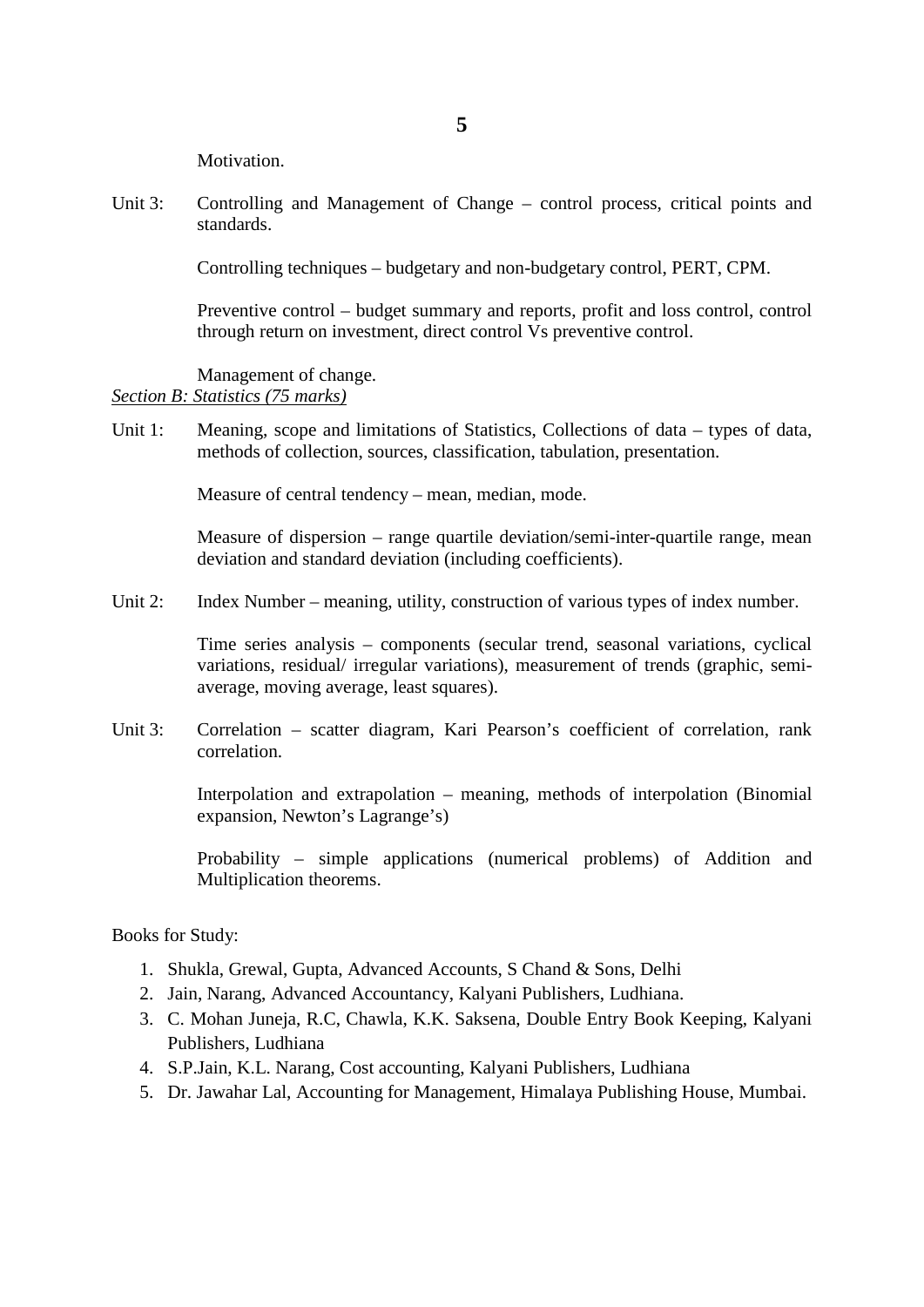### ECONOMICS PAPER I

- Unit 1: MICRO ECONOMICS (30 MARKS)
	- (a) Definition of Economics by P.A. Samuelson  $&$  it's critical examinations;
	- (b) Demand, Law of Demand, Elasticity of Demand, Concepts of Price, Income & Substitution Effects;
	- (c) Revenue & Cost concepts; Equilibrium of Firm.
	- (d) Features of different Markets (Perfect Competition, Monopolistic Competition, Oligopoly, Duopoly & Monopoly);
	- (e) Price Determination & equilibrium under perfect competition & monopoly;
	- (f) Marginal Productivity Theory.

#### Unit 2: MACRO ECONOMICS (30 MARKS)

- (a) National Income Concepts, Components & Measurement, Circular flow of income – Two sector model;
- (b) Consumption Function Concepts of Average & Marginal Propensities to Consume & Save Concept of simple Multiplier;
- (c) Investment & Saving Functions;
- (d) Characteristics & Phases of a Trade Cycle, Stabilization Policies;
- (e) Inflation & Deflation, Causes, Effects & Control.
- Unit 3: PLANNING & DEVELOPMENT and ENVIRONMENTAL ECONOMICS (30 marks)

A(i) Economic Development Meaning, Measurement, Characteristics of less developed countries, Human Development Index – components & construction;

 $A(i)$  Vicious circle theory, Balanced & Unbalanced growth theories;

 $B(i)$  Types & need for Planning – Centralized & decentralized planning, Micro level planning.

C(i) Environment – economy linkage;

 $C(i)$  Population – environment linkage; (iii) Sustainable Development – Meeting & measurement.

#### Unit 4: INTERNATIONAL ECONOMICS (30 marks)

- (a) Absolute & Comparative Advantage Theories of International Trade;
- (b) Balance of Payments items in the BOP account, Balance of Trade  $\&$ Balance of Payments, Equilibrium, Disequilibrium & Adjustment Process;
- (c) Functions of IMF, World Bank & GATT / WTO.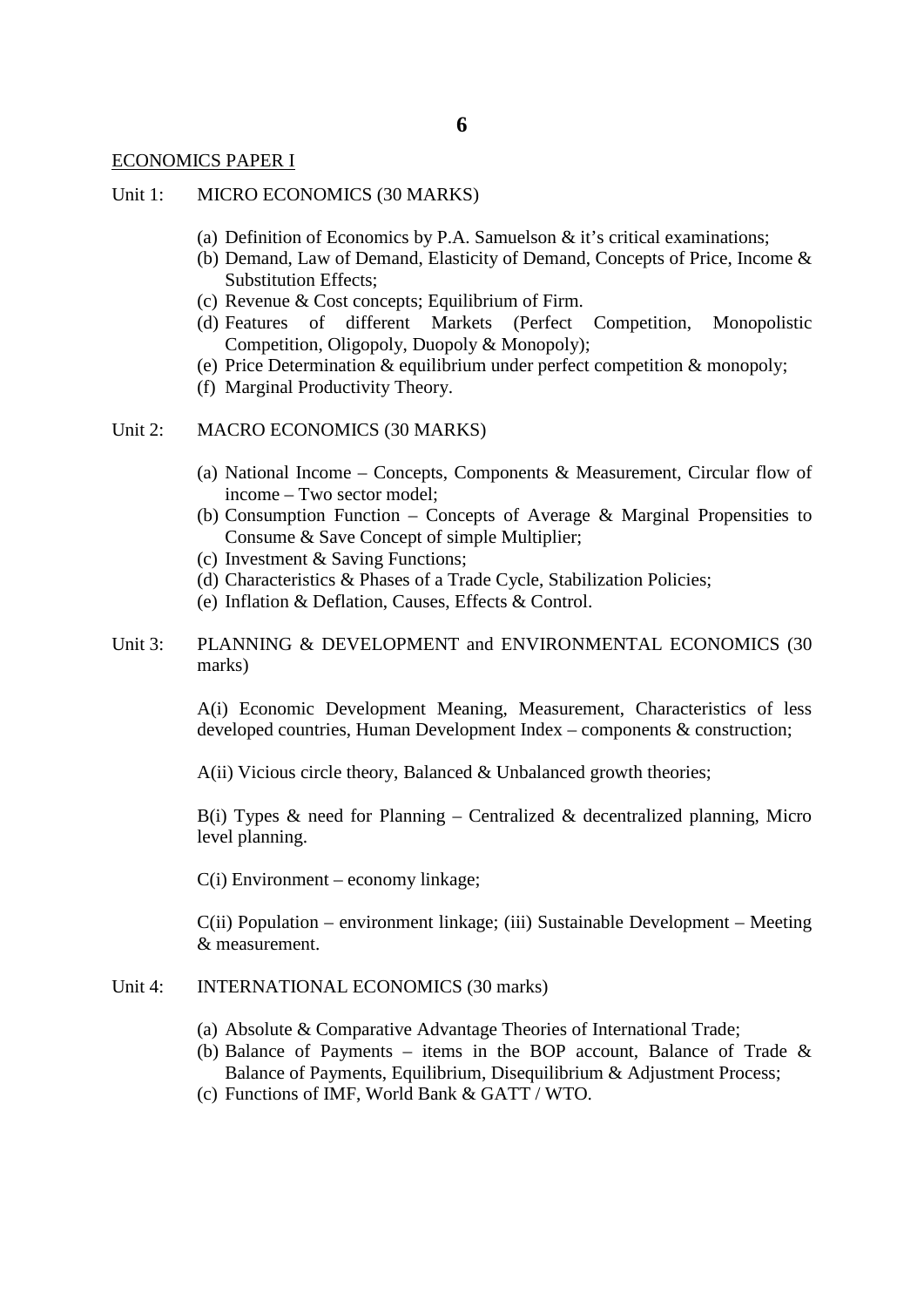- Unit 5: STATISTICS (30 marks)
	- (a) Classification & Presentation of data;
	- (b) Measures of central tendency;
	- (c) Measures of dispersion;
	- (d) Correlation & Regression (bivariate case), interpretation of results;
	- (e) Sampling & Sampling Designs
	- (f) Index Numbers Concept, problems in construction, limitations;
	- (g) Time series Analysis concept  $\&$  components, determination of regular trend.

### PAPER II

- Unit 1: PUBLIC FINANCE, MONEY & BANKING (60 marks)
	- (a) Types of Government Budgetary Accounts : Capital & Current Accounts (with reference to India);
	- (b) Sources of Public Revenue, Classification of Taxes, Effects of Taxation;
	- (c) Methods of Public Debt Redemption;
	- (d) Public expenditure Classification & Effects, Development & Nondevelopment expenditure;
	- (e) Public Budget meaning, Balanced & unbalanced budgets implications, Economic & Functional classification of budget (with reference to India);
	- (f) Latest Finance Commission (with reference to India);
	- (g) Meaning of Deficit Financing Fiscal, Budgetary, Revenue & Monetary deficits;
	- (h) Forms of financial markets, Money & capital markets in India, Principal financial instruments used in the Indian economy;
	- (i) Role of Development Banks in India IFC, ICICI, IDBI, NABARD & SIDBI;
	- (j) Performance of Nationalized banks in India;
	- (k) Reserve Bank of India functions and monetary policy.
- Unit  $2$ : INDIAN ECONOMY (60 marks)
	- (a) Basic features of Indian Economy;
	- (b) Trends & composition of National income;
	- (c) Occupational structure of labour force;
	- (d) Trends in Products & productivity of major & non-crops; Agricultural Finance; Green Revolution – features  $\&$  evaluation; Public distribution of food – grains;
	- (e) Trends and phases in Industrial Development during planning period Emerging challenges; Sources of Industrial finance, Industrial policy of 1991; Small scale industries – growth  $&$  problems, Govt. policy;
	- (f) Foreign Trade changes in composition  $&$  direction;
	- (g) Different forms & size of Foreign Capital; Role of MNCs;
	- (h) Poverty & Government Policies;
	- (i) Achievements & Failures of Five year Plans, Latest Five Year Plan;
	- (i) Unemployment types  $&$  causes, Govt. policy;
	- (k) Inflation Causes, Remedial measures.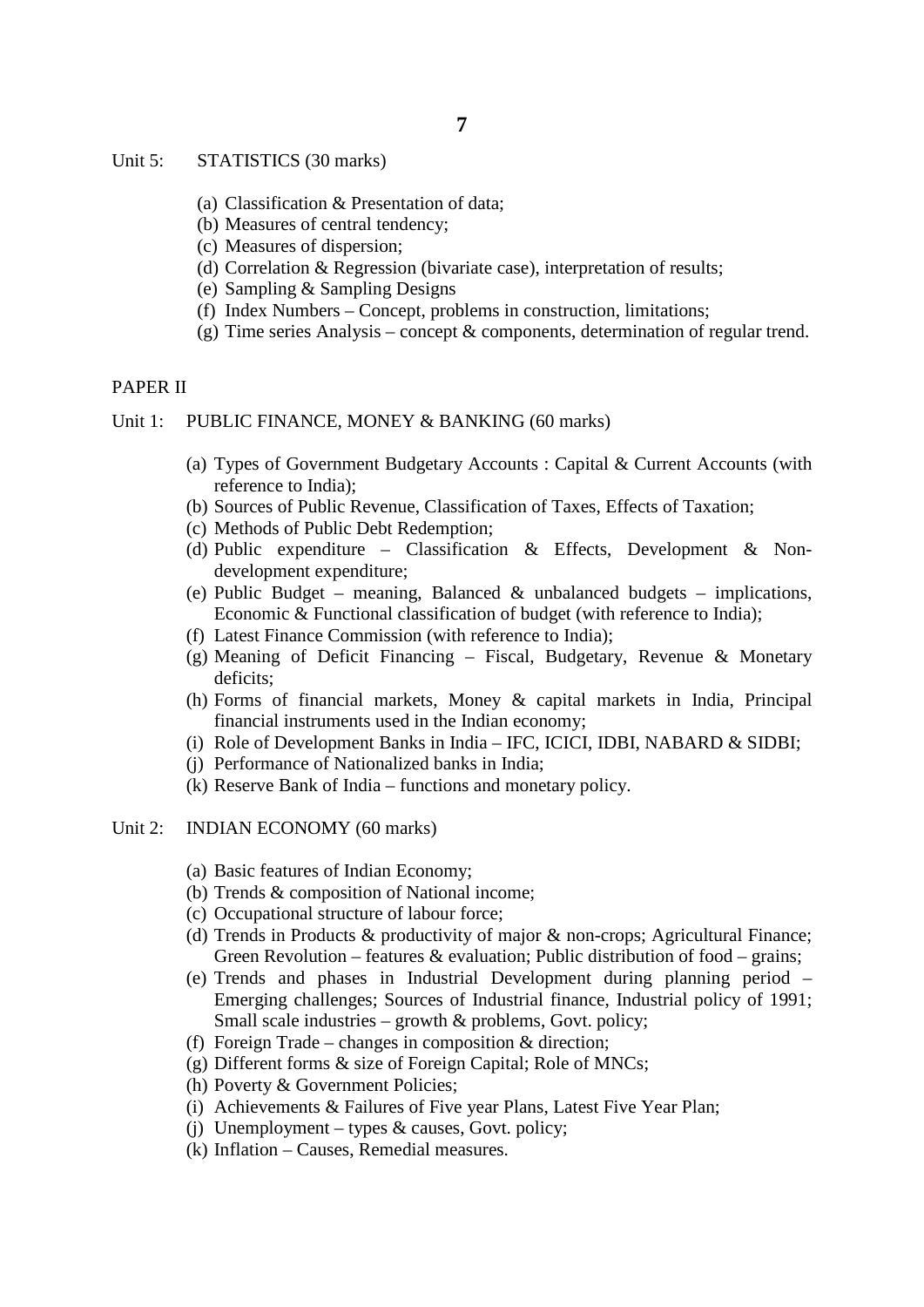### Unit 3: ECONOMY OF MEGHALAYA (30 marks)

- (a) Sectoral share of Net State Domestic Product (NSDP);
- (b) State's Five Year Plans & Sectoral outlays;
- (c) Economic Classification of Population;
- (d) Resource Base of Meghalaya, Land, Water, Forest, Minerals & Human;
- (e) Industrial Structure of the State;

### MATHEMATICS

### PAPER I

Unit 1: ALGEBRA (45 marks)

Brief review of basics in set theory such as ways of describing a set, set operations, empty sets, disjoint sets, De Morgan's Laws, Venn Diagrams; Power Sets, Cartesian products, cardinality results; Relation as a subset of Cartesian product (notation:  $x R y$  if  $(x,y) \in \mathbb{R}$ ).

Relation on a set: Reflexive, Symmetric, And – Symmetric, Transitive, examples from geometry and number system; Equivalence Relations and Equivalence Classes; partitions.

Functions / mappings from A to A as a rules of correspondence; as a subset of A x B; graph of a real – valued function on R; identify map, inclusion map; restriction of a map; composition of maps; associativity; one, one-one, bijective maps; inverse images of sets, of union of the sets, of intersection of the sets, of complement of sets with respect to a function which need not be bijective; elementary facts, examples; inverse of a bijective map; finite and infinite sets; Proof of "if A is a finite set, then f:A $\rightarrow$ A is one – if and only if f is onto".

Examples where this assertion does not hold.

Addition, multiplication of matrices. Determinants of a matrix, Properties of determinants, Inverse of a matrix, Cramer's rule.

Binary operations: as maps from A  $\bar{x}$  A $\bar{A}$ ; commutative and associate binary operations; identities and inverse (one-sided as well as two sided); Examples;

Groups : definition; detailed study of groups such as  $Z$ , Q, R, C, Q\*, R\*, C\*,  $Z_n$ ,  $S_n$ ,  $\overline{M}_2$ ,  $(R)$ ,  $GL_2(R)$ ,  $D_{2n}$ ,  $R^2$ ,  $R^3$ ,  $n^{th}$  root of unity, etc; Laws of indicates in both additive and multiplicative notation, right and left cancellation laws; uniqueness of identity and inverse; group tables of group of low order (up to 8), sub groups; examples; cyclic subgroup generated by an element; cyclic group;

Abelian group; subgroup of cyclic groups; determination of all subgroups of Z; order of an element; examples of elements of finite order; of infinite order.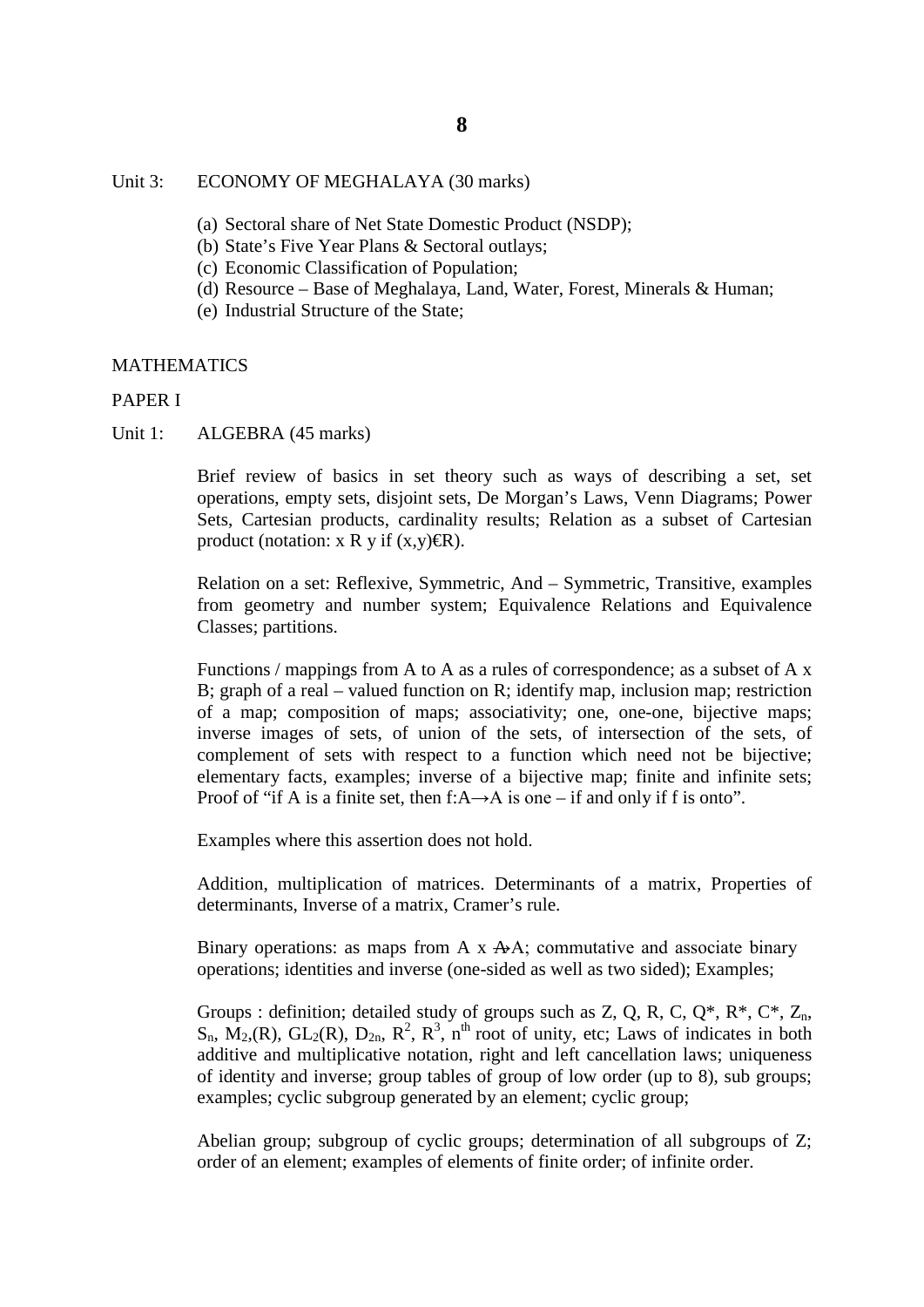Polynomials over  $Z / Q / R / C$ ; addition and multiplication; degree of a polynomial; degree of sum and product of polynomials; the division algorithm; Remainder Theorem; gcd; the Euclidean algorithm, Detailed study of roots of a polynomial with real coefficients; multiple roots, common roots, complex roots, surds roots; relation between roots and coefficients of the poltnomial, Descartes' rule of signs – simple applications; location of roots using Rolle's Theorem; De Moivre's Theorem – application to solution of equations.

#### Unit 2: CALCULUS (45 MARKS)

Functions and graphs; real valued functions such as polynomials, rational functions, logarithmic functions, exponential functions, hyperbolic functions; limits,  $\epsilon$ 8 Definition, standard theorem on limits, standard limits; Continuity; Intuitive idea, e-8 definition, Theorem on sum, difference, product, quotient and composite of continuous functions; discussion of continuity of the functions mentioned earlier and their composites; properties of continuous functions defined on closed and bounded intervals : (statements with illustrations only for the following) boundedness, Intermediate Value Theorem, uniform continuity.

Derivative of real valued functions on intervals : definition, derivative as a rate measurer, derivative as the gradient of tangent; theorem on sum, difference, product, quotient and composite of differentiable functions; review of methods of differentiation; successive differentiation; Leibnitz's Theorem; L'Hospital's Rule (statement only with application).

Anti-derivative : review of the standard methods; integration by parts and by partial fractions; Examples of evaluation of integrals from the definition; statements with illustration of the following two results; fundamental theorem of integral calculus; differentiability of integrals of continuous functions; properties of definite integral, evaluation of integrals using these properties.

Sequence of real numbers: definition of bounded sequence, convergent sequence, limit of a sequence, monotonic sequence; examples; Proof of the fact that monotonic and bounded sequence are convergent (using completeness of R as an axiom); Cauchy sequence; Cauchy's general principle of Convergence, Infinite series of real numbers, partial sums, convergent series, comparison test, ratio test, root test, absolute convergence; Leibnitz's Theorem for altering series.

#### Unit 3: MECHANICS (40 marks)

Velocity and acceleration in Cartesian coordinates; rectilinear motion with variable acceleration; simple harmonic motion; collision of elastic; direct and oblique impact; projectiles; rectilinear motion in resisting media on a horizontal plane where resistance varies as (i) velocity (ii) square of velocity (iii) displacement; vertical motion under gravity where resistance varies as (i) velocity (ii) square of velocity.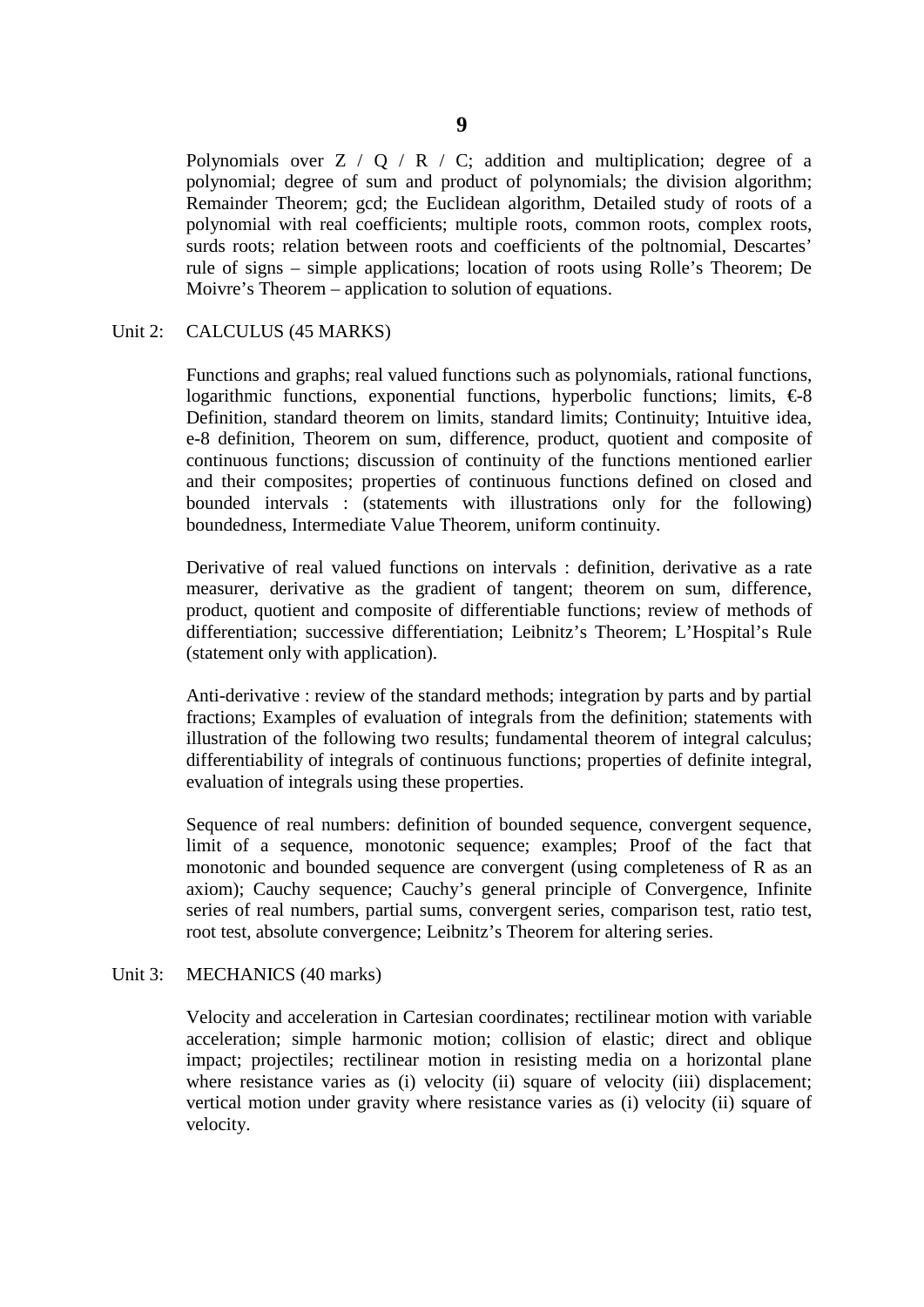Coplanar forces; reduction of coplanar forces; equilibrium of coplanar forces; general condition of equilibrium of any system of coplanar forces; function, laws of statistical friction, laws of limiting friction; coefficient of friction; angle of friction, cone of friction; centre of gravity of thin uniform rod; uniform lamina, triangular lamina and lamina in the form of a parallelogram; centre of gravity of circular arcs; of uniform sector of a circle; moments and products of inertia; Theorem of parallel and perpendicular axis.

#### Unit 4: ELEMENTARY OF COMPUTER PROGRAMMING (20 marks)

Binary system, octal and hexadecimal system, conversion to and from decimal system. Codes, bits, bytes and words. Memory of a computer, Arithmetic and Logical operations on numbers. Precisions. AND, OR, XOR, NOT, Algorithms and flow charts.

#### PAPER II

### Unit 1: GEOMETRY AND VECTORS (30 marks)

Analytical geometry of straight lines; Change of axis – invariants; pair of straight lines; general equation of second degree; the standard form; reduction of the general equation to standard form; conditions for different conies; general conies; equation of tangents; normal; pair of tangents, chord of contact, chord in terms of middle points, pole, polar, conjugate lines, diameter, asymptotes; polar equation, equation of a conic, directrix, chord, tangent and normal; parabola, ellipse, hyperbola.

Three dimensional geometry for planes, straight lines, sphere, cone and cylinder.

Addition and subtraction of vectors; Products (scalar and vector products) of two and three vectors properties, geometrical significance and application. Direction derivatives, gradient of a scalar – valued function, tangent planes; vector fields, curl and divergence of a vector field.

#### Unit 2: DIFFERENTIAL EQUATION (20 marks)

Formation of differential equations; equations of first order and first degree; solutions by separation of variables, by substitution; homogeneous equations; linear equations; Bernoulli's equation; exact equations; reduction to exact form by integrating factors; differential equations of first order but higher degrees; Clairaut's equation and singular solution; geometrical interpretation; applications of first order differential equations to geometric and physical problems (simple cases only) including orthogonal trajectories; linear equations of second order and third order with constant coefficients - complementary functions and particular integrals for  $e^{ax}$ ,  $x^n e^{ax}$ , Sin (mx), Cos (mx),  $e^{ax}$  Sin (mx),  $e^{ax}$  Cos (mx)  $x^n$  Sin (mx),  $x^n$  Cos (mx) equations of type  $a_1x^2y'' + a_2xy' + a_3y = f(x)$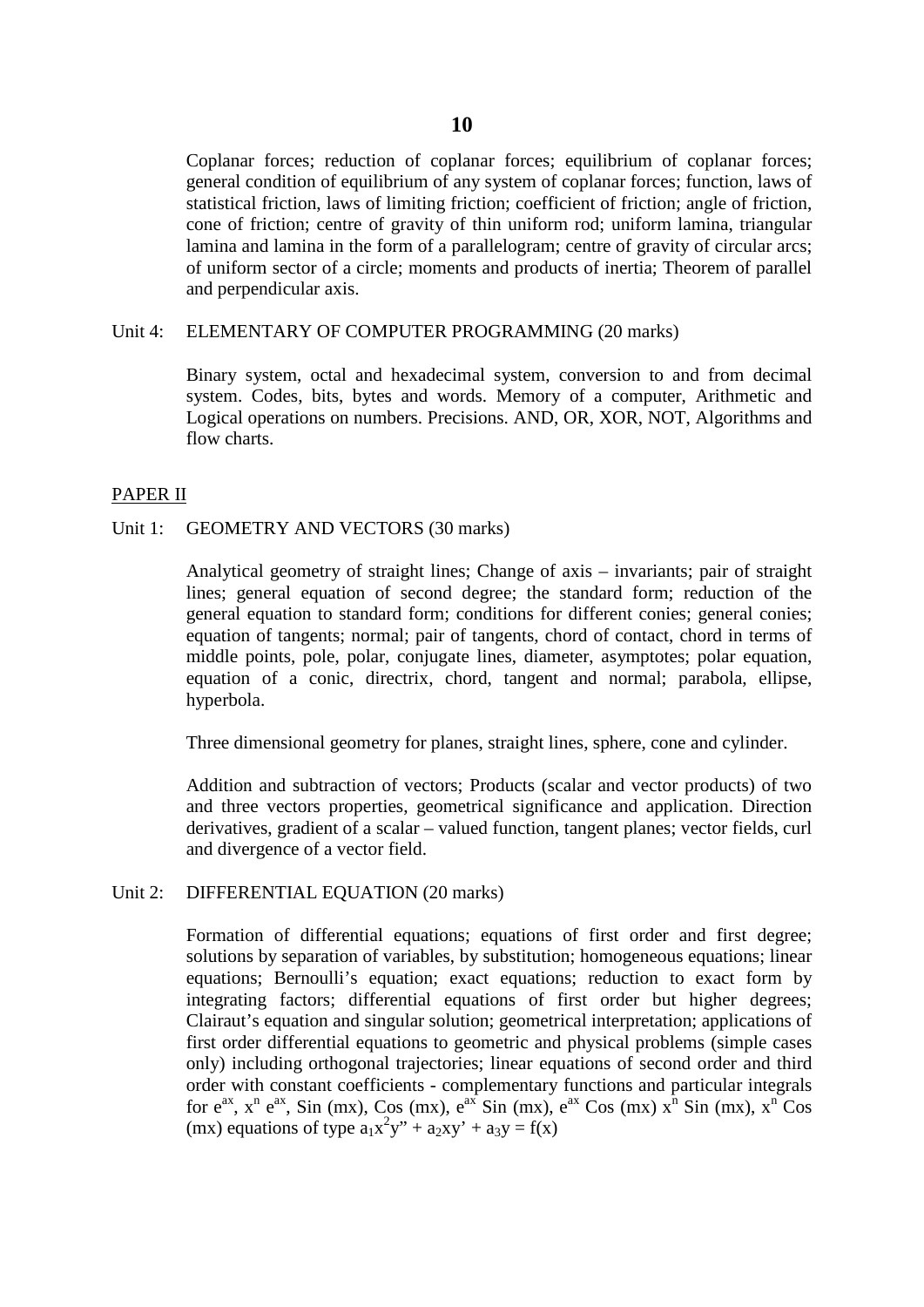#### Unit 3: LINEAR PROGRAMMING (20 marks)

Linear programming problems, basic solution, basic feasible solution and optimal solution, graphical and simplex method of solutions. Duality, transportation problems.

#### Unit 4: NUMERICAL ANALYSIS, INDEX NUMBERS AND TIME SERIES (25 marks)

∆,∇and E operators. Interpolation formulae – Newton's forward and backward formulae. Langrange's formula. Newton's divided difference formula. General quadrature formula for equidistant ordinates. Simpson's 1/3 rd rule, Trapezoidal rule.

Index Number: Classification of index numbers, methods of constructing index number. Different test for index number. Details about the construction of consumer price index number, cost of living index number.

Time series: Component of time series, Measurement of trend of time series – Freehand or Graphical Method, Method of Semi – Averages, Method of Moving Averages.

#### Unit 5: STATISTICAL METHODS (25 marks)

Meaning, importance of statistics. Collection, classification, tabulation of data Diagrammatic representation of statistical data – bar diagrams, pie – diagram, line graph, line graph. Frequency distribution of Grouped and Ungrouped date, Measure of central tendency – requisite of an ideal measure. Type of averages – mean, median, mode, geometric mean, harmonic mean – methods of calculation; their merits and demerits and the comparison of central tendency measures. Measure of dispersion – requisite of an ideal measure of dispersion. Types of measure of dispersion – range, quartile deviation, mean deviation, standard deviation – methods of calculations; their merits and demerits and their comparison. Measure of skewness and kurtosis

#### Unit 6: PROBABILITY (25 marks)

Probability: Classical definition and its limitation. Axiomatic approach to probability. Calculation of probability. Theorem of probability – addition theorem and multiplication theorem. Conditional probability, independence of events. Baye's theorem. Concepts of random variable and probability distribution. Derivation of binomial, Poisson and normal distributions.

#### B. K. DEV VARMA,

PRINCIPAL Secretary to the Government of Meghalaya,

Finance Department.